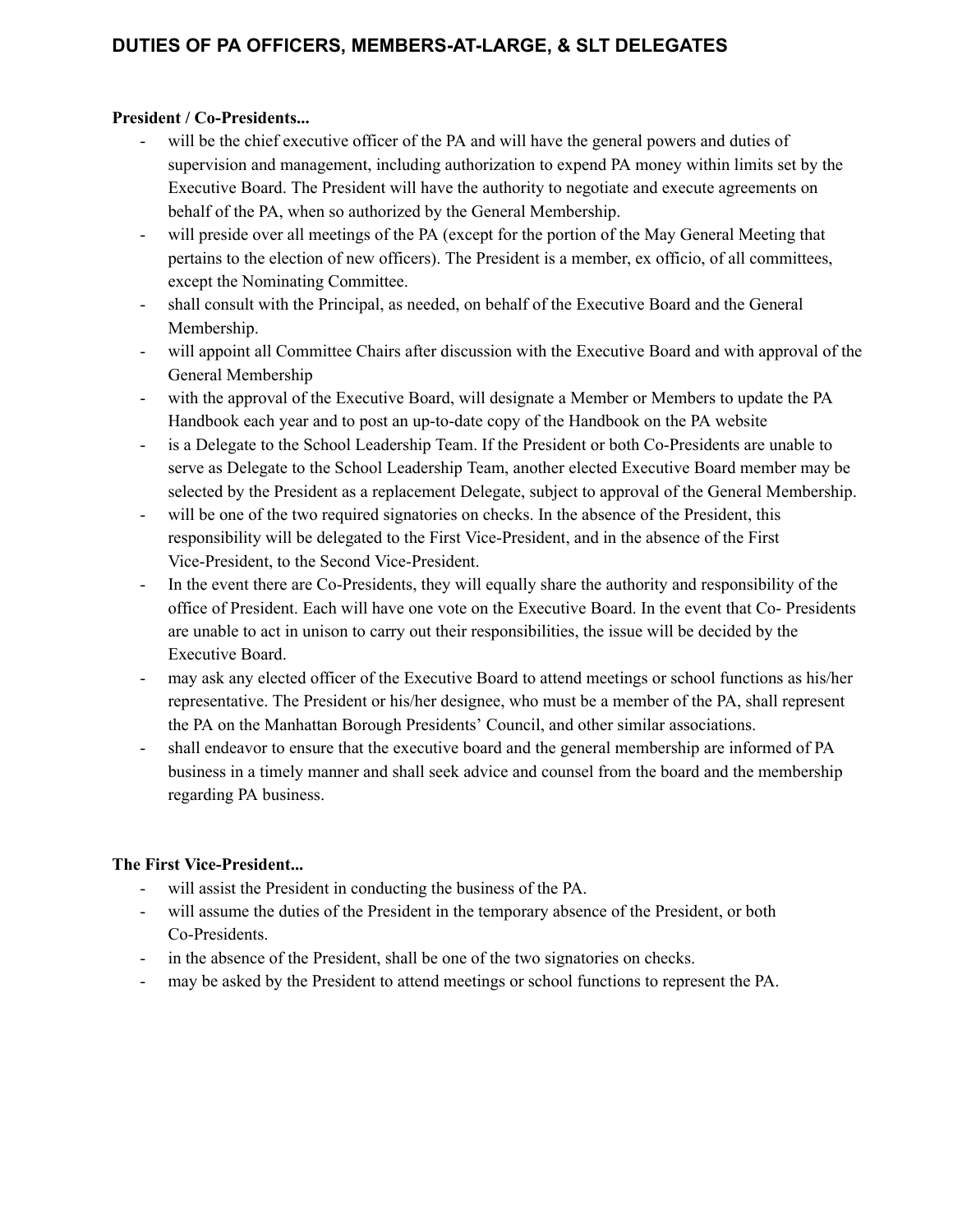### **The Second Vice-President...**

- will assist the President and First Vice-President in conducting thebusiness of the PA.
- will assume the duties of the President in the temporary absence of the President and First Vice-President
- may be asked by the President to attend meetings or school functions to represent the PA.
- in the absence of the President and First Vice-President, shall be one of the two signatories on checks.
- will serve as Parliamentarian, and must be familiar with Robert's Rules of Order, Newly Revised and these Bylaws. He/she will be the final authority at all meetings when issues of procedure arise. In the absence of the Second Vice-President from a meeting, the President will appoint a parliamentarian pro-tem for that meeting.
- will assist the President in conducting all elections, except the May election of new officers, which is conducted by the Nominating Committee.

### **The Recording Secretary…**

- will keep an accurate and permanent record of all meetings of the PA General Membership and the Executive Board (even though Executive Board minutes are not required by the Chancellor's Regulations). This will include notices, agendas, sign-in sheets and materials distributed. In the absence of the Recording Secretary, the President will appoint a secretary pro-tem for that meeting.
- will prepare minutes of each PA meeting in time for review and adoption at the following meeting. Adopted minutes will be maintained in the offices of the PA and will be available to members upon request and will be posted on the PA website.
- shall sign and incorporate all amendments into the Bylaws and ensure that a copy of each is on file in the Principal's office. The Recording Secretary will ensure that the current Bylaws and all amendments are posted on the PA website.
- shall perform any duties of a Corporate Secretary that are not otherwise assigned in these Bylaws.

## **The Corresponding Secretary…**

- is responsible for general correspondence of the PA.
- is the primary contact person for email received by the PA, through its web site or otherwise.
- will notify Executive Board Members of Executive Board meetings.
- is responsible for publishing the dates of all General Meetings, Special Meetings and Executive Board Meetings in the PA Bulletin and on the PA web site. Dates of Executive Board Meetings will be published in the October Bulletin.
- is responsible for issuing all notices required by these Bylaws to the Membership.
- is responsible for the PA calendar that is published on the PA website.
- is responsible for maintaining the PA List Serve message service on the Internet.

### **The Treasurer…**

- is responsible for all financial affairs and funds of the PA and will keep full and accurate account of receipts and disbursement in books belonging to the PA. The Treasurer will deposit all money and other valuables in the name and to the credit of the PA in such depositories as may be designated by the Executive Board.
- will adhere to and implement all financial procedures established by the PA. The Treasurer will disburse the funds of the PA as authorized by the Annual Budget adopted by the Membership, taking proper vouchers for such disbursements. All such disbursements, whether made by check, draft, or other orders for the payment of money, will be signed by two signatories, one of which will be the Treasurer, or in his/her absence, the Assistant Treasurer.